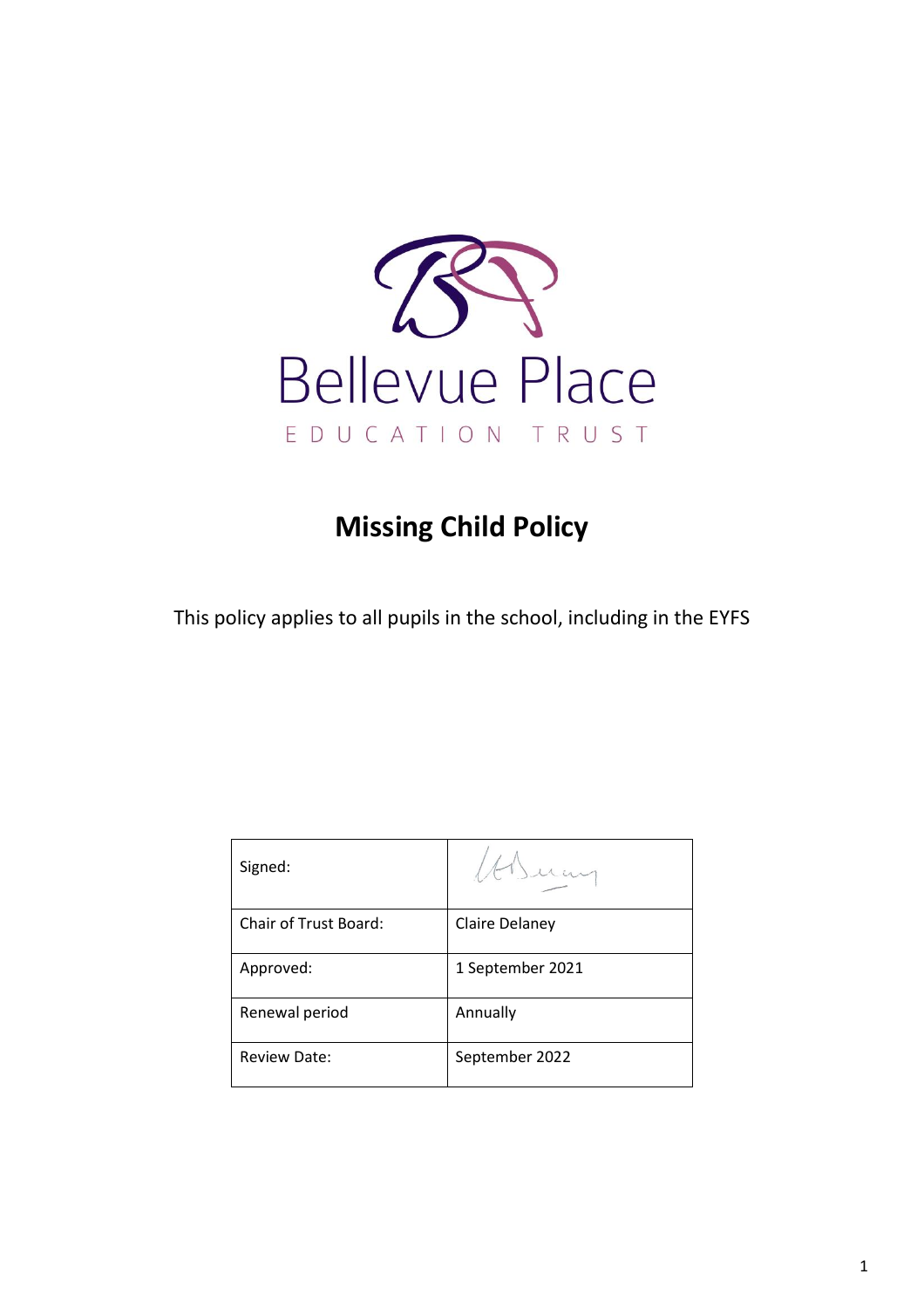# **Contents**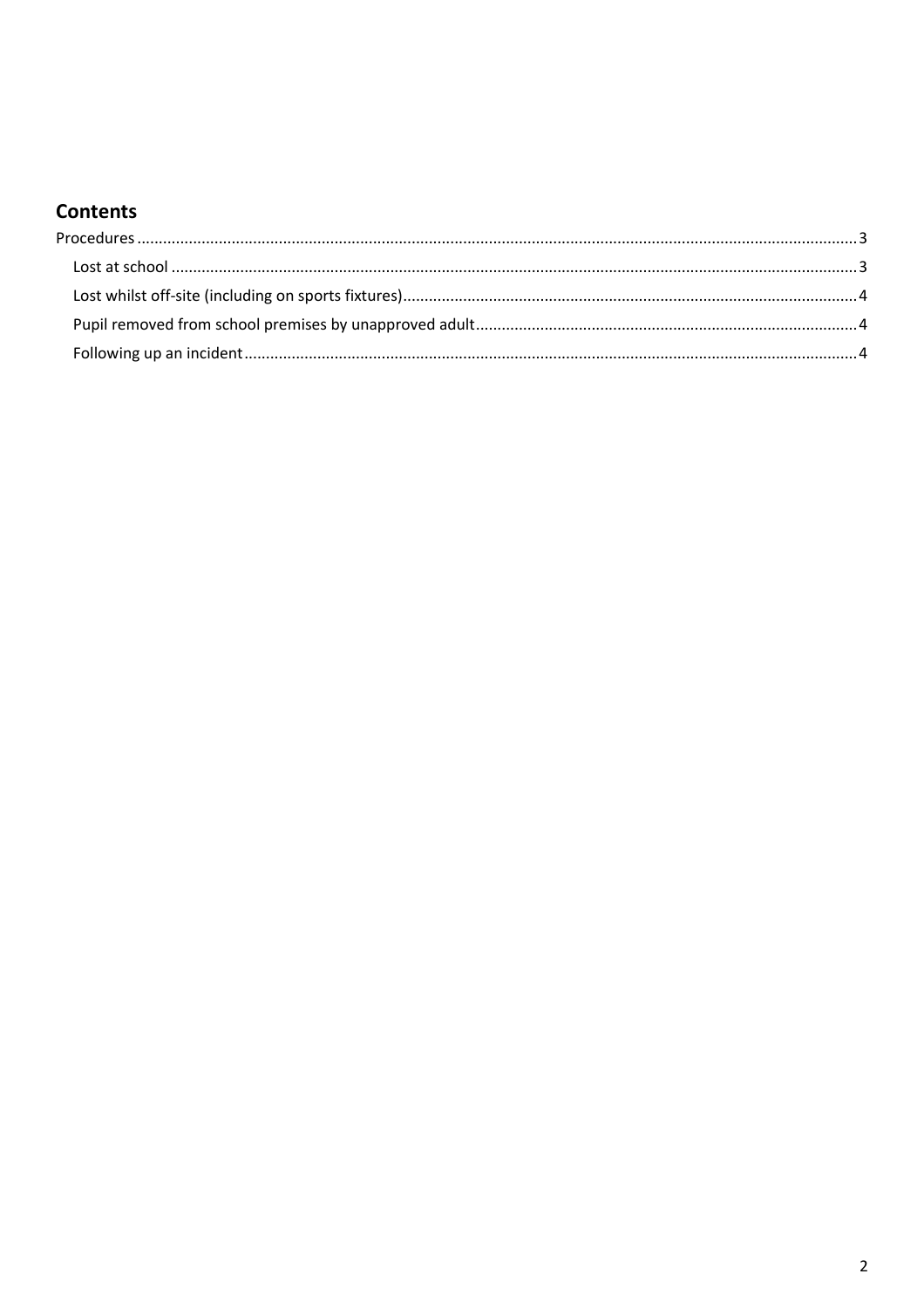# <span id="page-2-0"></span>**Procedures**

The welfare of pupils is paramount. The school endeavours to ensure that no child goes missing and that it has measures in place to minimise the likelihood of this happening by taking the necessary action, should the situation arise.

- Formal registration is taken in the morning at 8.50am and at 1.00pm for EYFS for afternoon school 1.30pm for Key Stages 1 and 2 for afternoon school (schools to change according to their own school day).
- The staff maintain the appropriate high level of supervision throughout the day and are aware of the location of the children in their care at all times.
- When on excursions outside the school premises, staff implement strategies to maximise the safety and security of the children in accordance with the school's Health & Safety Policy and Educational Visits Policy.
- Staff undertake regular roll calls and head counts. All doors and gates are closed during the school day or monitored appropriately when they are open with staff being vigilant regarding movement of children.

The above measures ensure that situations where a child could be lost are very limited. These are:

- Where a child wanders off on an off-site visit
- Where a child goes out of a door or gate left open on the school site
- Where a child is taken from the school site by an unapproved adult

The school has rigorous procedures for pursuing unexplained absences, including the aim to contacting parents by 9.30am if a child has not arrived in school and the reason for absence is not known. This should ensure that staff become aware at the earliest opportunity of any child who may have gone missing on the way to school. In these circumstances, this policy will be followed.

School policies relating to health and safety and welfare, if strictly adhered to, should prevent any of the above occurring. However, should a child become lost, the following action will be taken:

#### <span id="page-2-1"></span>**Lost at school**

**In EYFS**, alert the Head of EYFS immediately, and also the Head or Deputy Head, who will make enquiries of relevant members of staff as to when the child was last seen and where, to eliminate any misunderstanding. A member of school office staff will check the signing out book to establish whether the child has been legitimately collected from school.

**In KS1 and KS2**, alert the Headteacher or a member of the senior leadership team immediately. A school mobile phone or walkie-talkie should be collected from the office.

Staff must be vigilant in respect of the safety of the other children about supervision and security.

Ensuring that the remaining children are sufficiently supervised and secure, a member of staff should be sent to search each of the following zones, keeping a calm manner and maintaining contact via mobile phone:

Zone A – Include any relevant search areas within this (eg toilets in all areas of the school, other rooms across the school, playgrounds) Zone B -Roof space

If the child cannot be found within fifteen minutes then the police and parents must be informed. If the search moves to this level, the Critical Incident Policy procedure should be invoked. Meanwhile the office will make available a photograph of the child (from database) and their description. Continue to search, opening up the area, keeping in touch via mobile phone. The child must be comforted and reassured when found. The headteacher will consider calling a fire drill to see if the pupil who is not accounted for arrives at the roll call point.